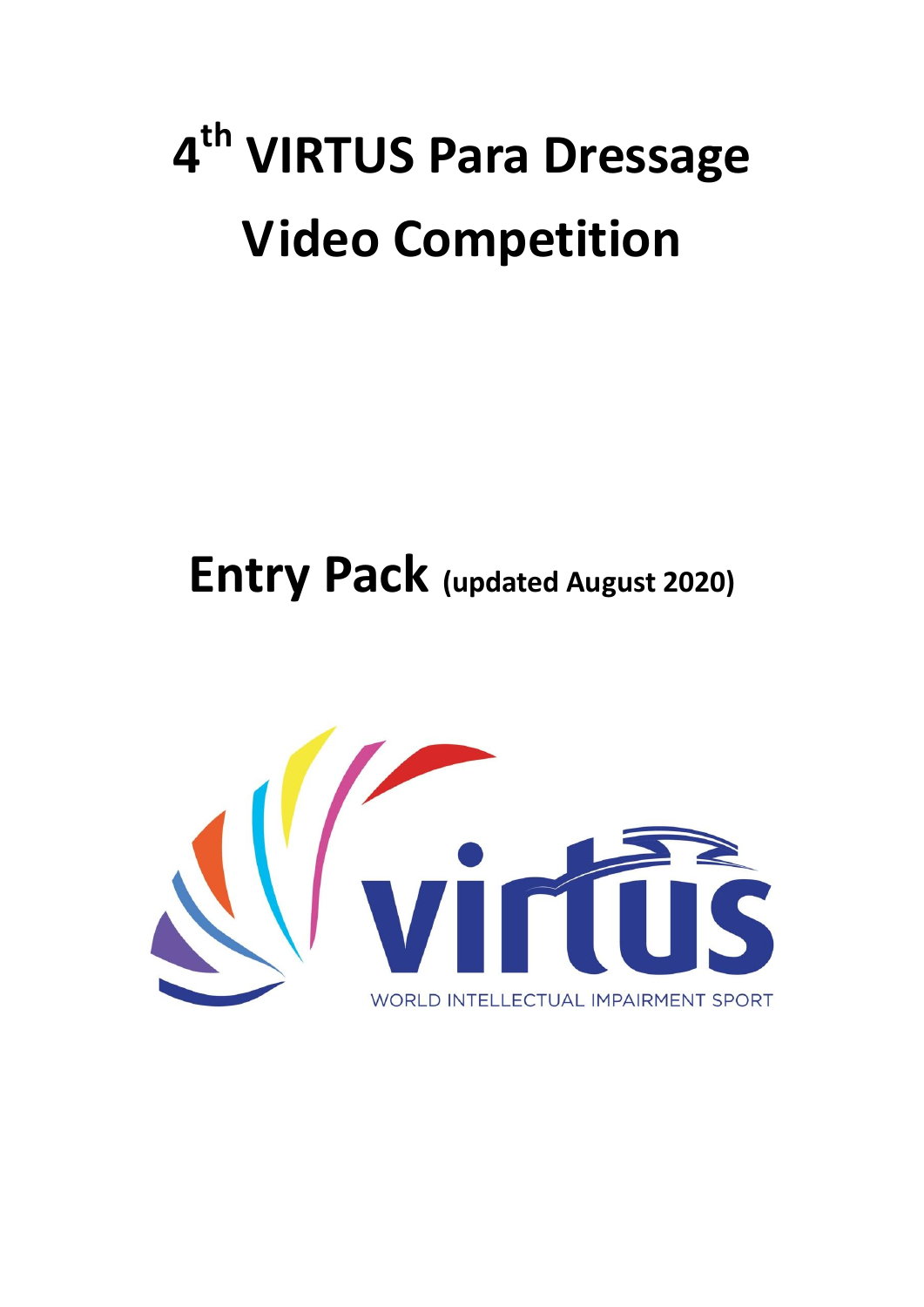### **Invitation to the 4 th VIRTUS Para Dressage Video Competition**

Entry Date:

- Videos must be uploaded no later than 11:59 pm on October  $4<sup>th</sup>$  2020 (GMT).
- **Results will be published on October 19<sup>th</sup> 2020**

Test:

- Senior Competition (II1, II2, II3 demonstration): details on separate document on website
- Youth Competition (II1, II2, II3 demonstration): details on separate document on website

Arena:

20 x 40 m, outdoor arena preferred, if indoor used, it must provide enough space for proper video recording.

Rules:

- This event is organised in accordance with the Virtus Para Dressage Rules, March 2019 available at virtus.sport and in accordance with the FEI Code of Conduct for the Welfare of the Horse.
- Videos of tests may not be entered if they have already been judged at a competition. If a video is suspected to have been taken at a competition, the rider will be disqualified. Therefore, while riders are encouraged to wear regular competition outfit, the horse has to wear bandages.
- The person filming must stand behind C as far as possible and will have to zoom in when the rider is at A, but the whole horse has to be visible at all time. The video has to be taken in one shot, no cuts allowed. Sound must be recorded to make sure no coaching is taking place during the test. A commander is allowed.
- The Judges decisions are final.

Entries:

- In countries with a Virtus member organisation, the entries have to be made through that organisation. In countries without a Virtus member organisation, please contact [sport@virtus.sport](mailto:sport@virtus.sport) for entry instructions.
- Riders must hold a minimum of Virtus National Eligibility at the time of entry. New eligibility applications should be submitted no later than July  $15<sup>th</sup>$  in order to enable timely proceedings. Please see virtus.sport for details
- Riders may hold II1 or II2 eligibility. In this first year, separate team totals for II1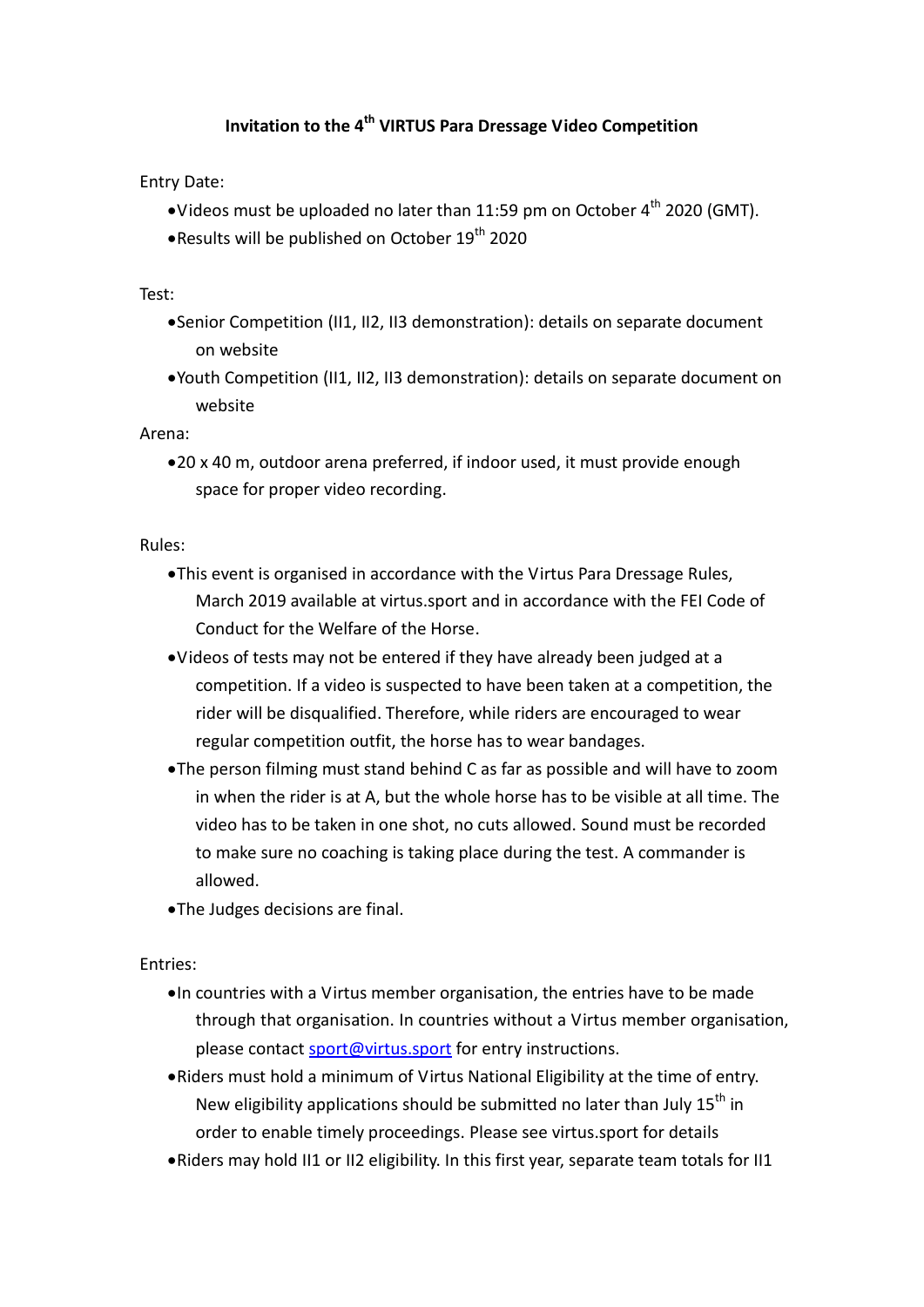and II2 will be published.

- Riders may hold II3 eligibility however this is offered on a demonstration basis in line with Virtus eligibility rules.
- Youth competition is open to riders age Under 20 as at the closing date  $(4^{th}$ October 2020)

Entry Fees:

- GBP £55.00 for per rider
- Payment should be made via paypal to [payments@virtus.sport](mailto:payments@virtus.sport) and should arrive no later than the entry deadline.
- Entry Fees will not be refunded once an entry has been accepted. In case an entry has been rejected, entry fees will be refunded and Virtus has to state a reason for the rejection.
	- Since there is a date set for the uploading of the competition video, riders will have no chance to provide a second video if the quality of the first does not allow judging.

#### Acceptance:

- Making an entry constitutes acceptance of the Virtus Para Dressage Rules. Horses and ponies can be ridden by more than one rider, but not more than two riders in a team.
- All riders give permission for Virtus to publish their entry for publicity purposes.

Judges:

The riders will be judged by 2 or 3 FEI PE 5\* judges to make sure the judging is the same as in FEI Para Dressage.

Prizes:

- Senior competition: The riders placed in rank 1 to 6 will be provided with rosettes and a certification showing their rank and score. There will be no prize money given out.
- Youth competition: The riders placed in rank 1 to 3 will be provided with medals and a certification showing their rank and score. There will be nor prize money given out.

Dress and Tack:

Competition gear should be worn as stated in the FEI Para Dressage Rules, but the riders may wear Jodhpur boots and black or brown half chaps. Gloves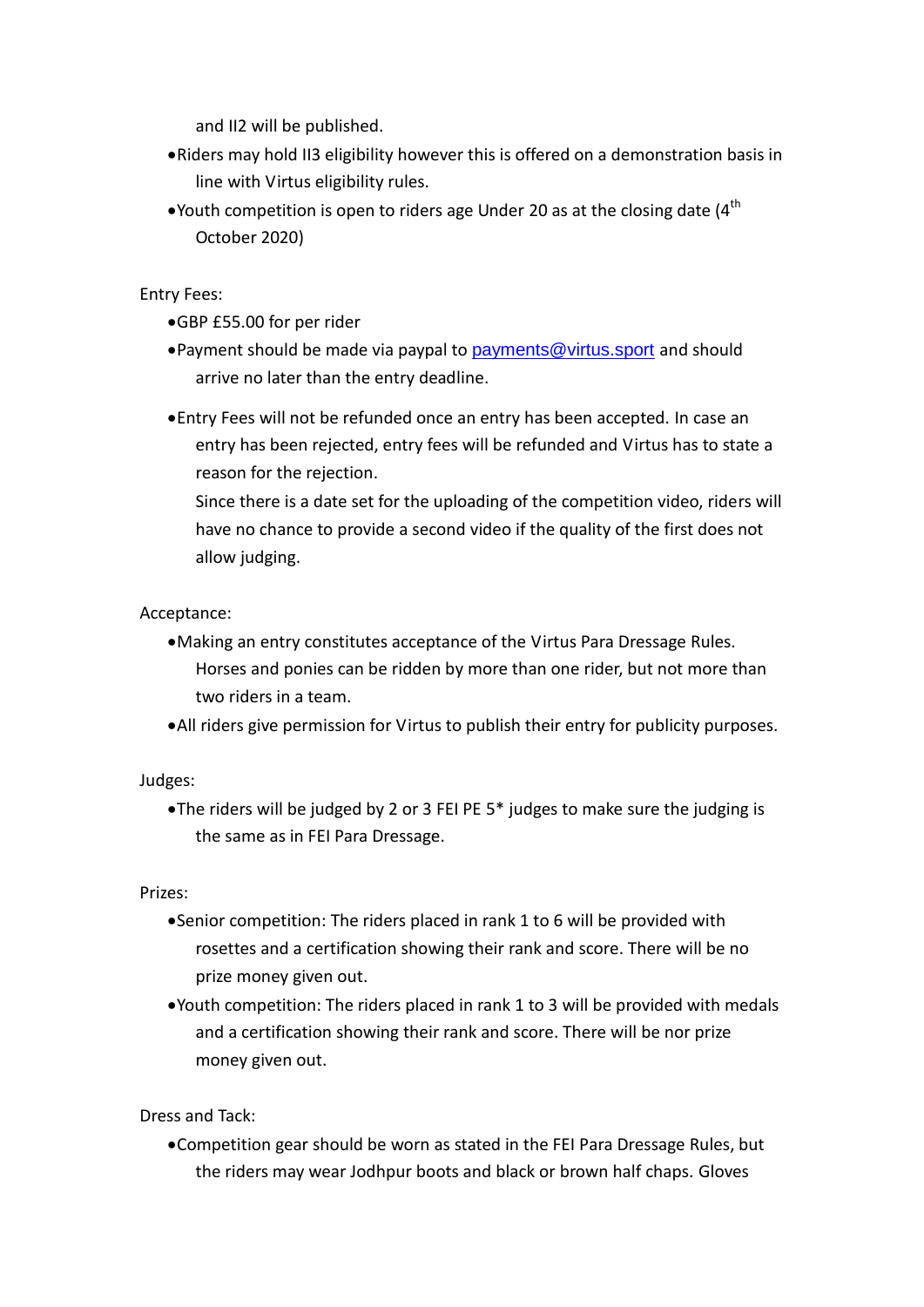have to be worn.

Bridles & Tack:

- While double bridles are allowed, snaffle bridles should be preferred. No auxiliary reins are allowed.
- The horses have to wear bandages.
- Spurs and one whip as well as all compensating aids allocated for all riders under FEI Rules are allowed as stated in the Virtus Para Dressage Rules.

Errors:

Errors of course will be handled like it is stated on the test sheet.

Team Competition:

Besides the individual competition, ranks will also be decided for teams of three riders, if a nation enters more than three riders, it has to be stated which riders are part of the team.

\* Senior competition: The riders of the first three nations of the competition will get rosettes.

- \* Junior competition: The riders of the first three nations will get medals.
- It needs at least two full teams to have a team competition.

Video Upload:

- To submit your entry please contact your Virtus [Member Organisation.](https://inas.org/project/member-organisations)
- Virtus Member Organisations may submit the entry via the [Virtus website.](https://www.virtus.sport/event/2nd-inas-para-equestrian-video-competition)
- •In nations where this is no VIRTUS member, please contact [sport@virtus.sport](mailto:sport@virtus.sport)